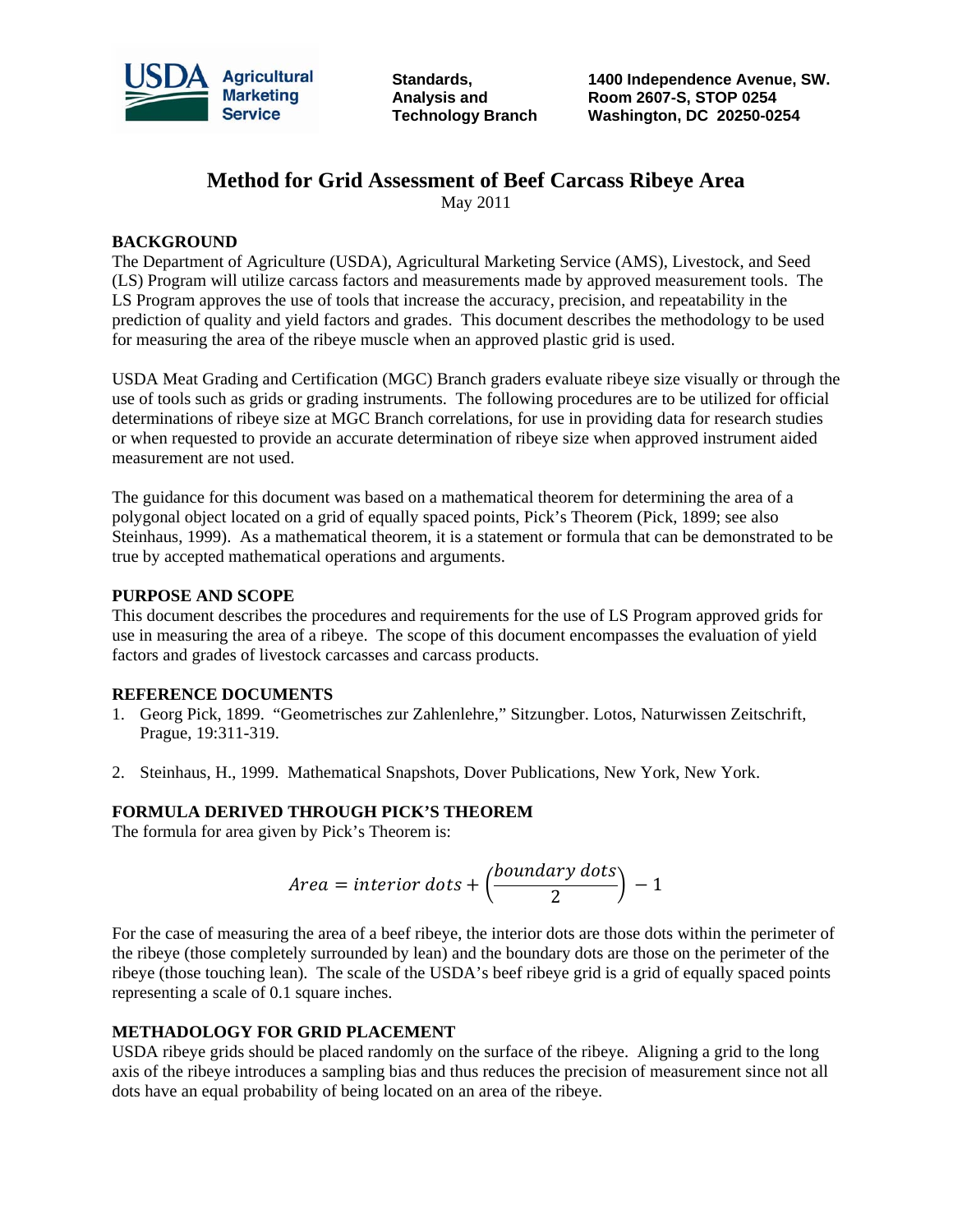### **OFFICIAL METHOD FOR MEASURING BEEF CARCASS RIBEYE AREA**

The area of the ribeye muscle shall be measured using the following method.

- 1. Randomly place the ribeye grid on the cut surface of the ribeye so that the grid covers the entire ribeye muscle;
- 2. Count the interior dots which are completely within the perimeter of the ribeye muscle;
- 3. Count the boundary dots which are on the perimeter of the ribeye muscle and divide this number by two (2);
- 4. Calculate the ribeye area by adding the result of steps 2 and 3, then subtract one (1); and,
- 5. Multiply the result of step 4 by 0.1 square inches to obtain the area.

# **RAPID METHOD FOR ESTIMATING BEEF CARCASS RIBEYE AREA**

An estimate of ribeye area may be made using the following method.

- 1. Align the grid along the long axis of the ribeye with the edge of the squares aligned along the leanfat/rib/intercostal boundary so that the grid covers the entire ribeye muscle;
- 2. Count the interior dots which are completely within the perimeter of the ribeye muscle;
- 3. Count the boundary dots which are on the perimeter of the ribeye muscle and divide this number by two (2);
- 4. Calculate the ribeye area by adding the result of steps 2 and 3; and,
- 5. Multiply the result of step 4 by 0.1 square inches to obtain the area.

The rapid method is only an approximation and on the average, slightly overestimates ribeye area. Because the grid is aligned with the long axis of the ribeye, the rapid method is also subject to a sampling bias. Caution should be considered for any measurement that is within 1.0 square inch (0.32 equivalent yield grade) of critical ribeye area requirement or that results in a change of yield grade.

These processes are to be monitored on a continual basis by LS Program personnel.

Questions or comments shall be submitted to:

Chief, Standards, Analysis, and Technology Branch USDA, AMS, LS 1400 Independence Avenue, S.W. Room 2607 South Building Washington, DC 20250-0254

Phone: (202) 720-4486 FAX: (202) 720-1112 Email: Martin.OConnor@ams.usda.gov

Approved: /S/ Martin E. O'Connor May 4, 2011 . Martin E. O'Connor, Chief Standards, Analysis, and Technology Branch

The U.S. Department of Agriculture (USDA) prohibits discrimination in all its programs and activities on the basis of race, color, national origin, age, disability, and where applicable, sex, marital status, familial status, parental status, religion, sexual orientation, genetic information, political beliefs, reprisal, or because all or a part of an individual's income is derived from any public assistance program. (Not all prohibited bases apply to all programs.) Persons with disabilities who require alternative means for communication of program information (Braille, large print, audiotape, etc.) should contact USDA's TARGET Center at (202) 720-2600 (voice and TDD). To file a complaint of discrimination write to USDA, Director, Office of Civil Rights, 1400 Independence Avenue, S.W., Washington, D.C. 20250-9410 or call (800) 795-3272 (voice) or (202) 720-6382 (TDD). USDA is an equal opportunity provider and employer.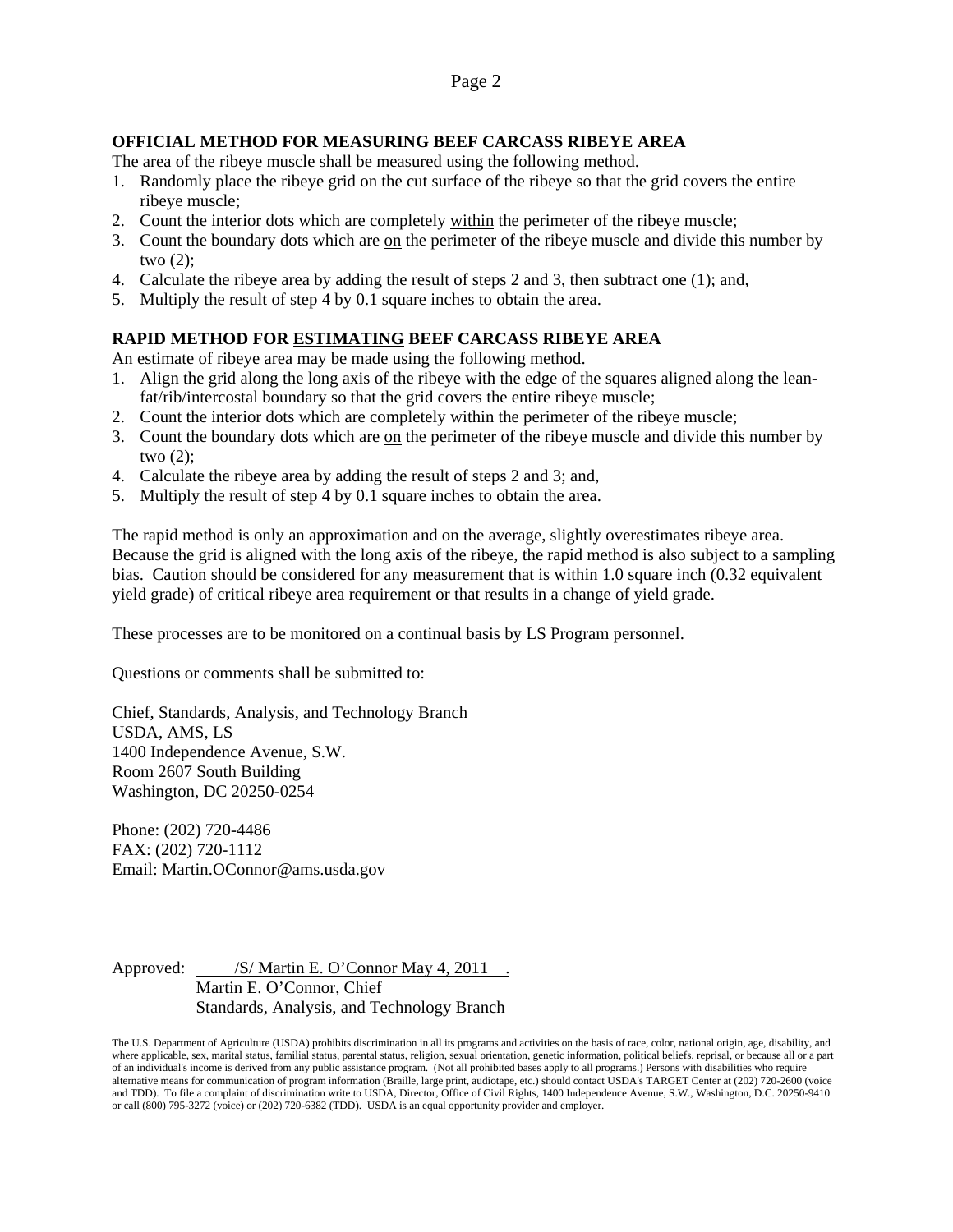



**Figure 1.** Example of using the "OFFICIAL METHOD FOR MEASURING BEEF CARCASS RIBEYE AREA."The grid is randomly placed on the surface of the ribeye. There are 98 "interior" dots (dots completely surrounded by lean). There are 9 "boundary" dots (the perimeter dots surrounded by the gold circle) and 9 divided by 2 is 4.5. The area is thus  $0.1 \times (98 + 4.5 - 1)$  or  $0.1 \times (101.5)$  or 10.15 square inches.